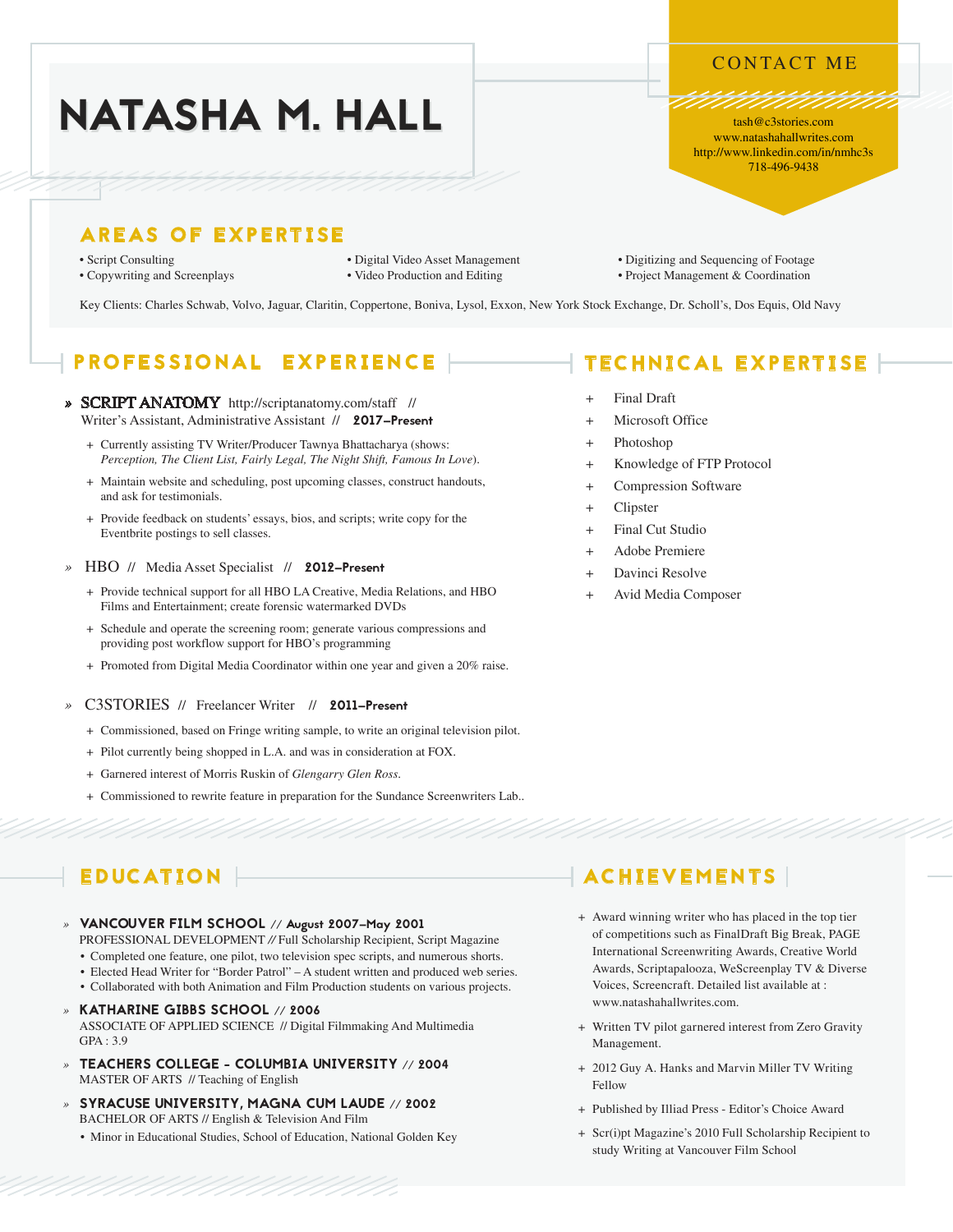# PROFESSIONAL EXPERIENCE CONTD.

#### » CINEMASMITH STUDIO // Copywriter, Editor, Production Assistant // 2012

- + Writing engaging and tailored copy for corporate and commercial videos for a Los Angeles Production and Post Facility.
- + Assisting on various shoots as a Production Assistant with proactive response.
- + Updating weekly timesheets to keep track of day-to-day assignments.
- + Using Final Cut Studio, Photoshop, and various compression software for end product.

#### *»* DAVID HOWELL DESIGN// New York City Architectural and Interior Design Firm // Executive Assistant // 2011-2012

- + Coordinated calls and facilitated office resources for distribution to office personnel.
- + Scheduled employers' appointments, trips, and client move-ins. Calendar upkeep.
- + Supported office staff in a variety of ways: lunch, supply runs, bank runs, shipping, etc.
- + Purchased interiors for various high profile clients within a month of starting.

#### *»* CHAMPION LEARNING CENTER// Tutor // 2009-2011

+ Tutored students from varying backgrounds in Math and English.

#### *»* BERWYN EDITORIAL// Assistant Editor & Finishing Assistant // worked with EURO RSCG Advertising Agency // 2007-2009

- + Worked with clients in Final Cut Pro and Avid Composer to meet editorial deadlines.
- + Archived Flame and Smoke projects and prep for operators before sessions.
- + Created Volvo tags detailing individual lease options associated with different regional dealerships for on-air trafficking.
- + Produced slates and Post-prep audio by making OMF files and work picture; conformed in Avid.
- + Started Projects in Unity or XSan; digitized and sequenced footage.

#### *»* BERWYN EDITORIAL // Videotape Operator // 2007-2009

- + Performed quality checks for on-air dubs by checking both video and audio scopes to ensure adherence to television standards.
- + Created dubs in various analog and digital formats including DVD, Digibeta, BetaSp, etc.
- + Learned about compressions using QuickTime Pro, Compressor, Cleaner, and Episode.
- + Worked with various aspect ratios and standards.

#### *»* BERWYN EDITORIAL // Duplications Coordinator // 2006-2007

- + Educated and guided client in making dub decisions to ensure outcome met exact requirements.
- + Billed dub requests and provided estimates to clients.
- + Prepared FedEx packages and performed basic quality checks.

#### *»* DOVE PRESENTS (MTV) // Assistant Editor // 2007

- + Worked freelance on MTV short series, Dove Presents, about a designer preparing for Fashion Week.
- + Digitized and sequenced dailies in Avid Composer and collaborated with the editor.

#### *»* MARIO SALVADORI MIDDLE SCHOOL // Middle School Teacher - English and Social Studies // 2002-2004

- + Teach For America Corps member: 2002-2004
- + Produced informational videos where the students spoke about pressing social issues, ex. Diversity.
- + Initiated and designed a media/literature unit using Edgar Allan Poe's short stories to address students' interests.

### REFERENCES AVAILABLE UPON REOUEST

*[www.natashahallwrites.com](http://www.natashahallwrites.com) <http://www.linkedin.com/in/nmhc3>*